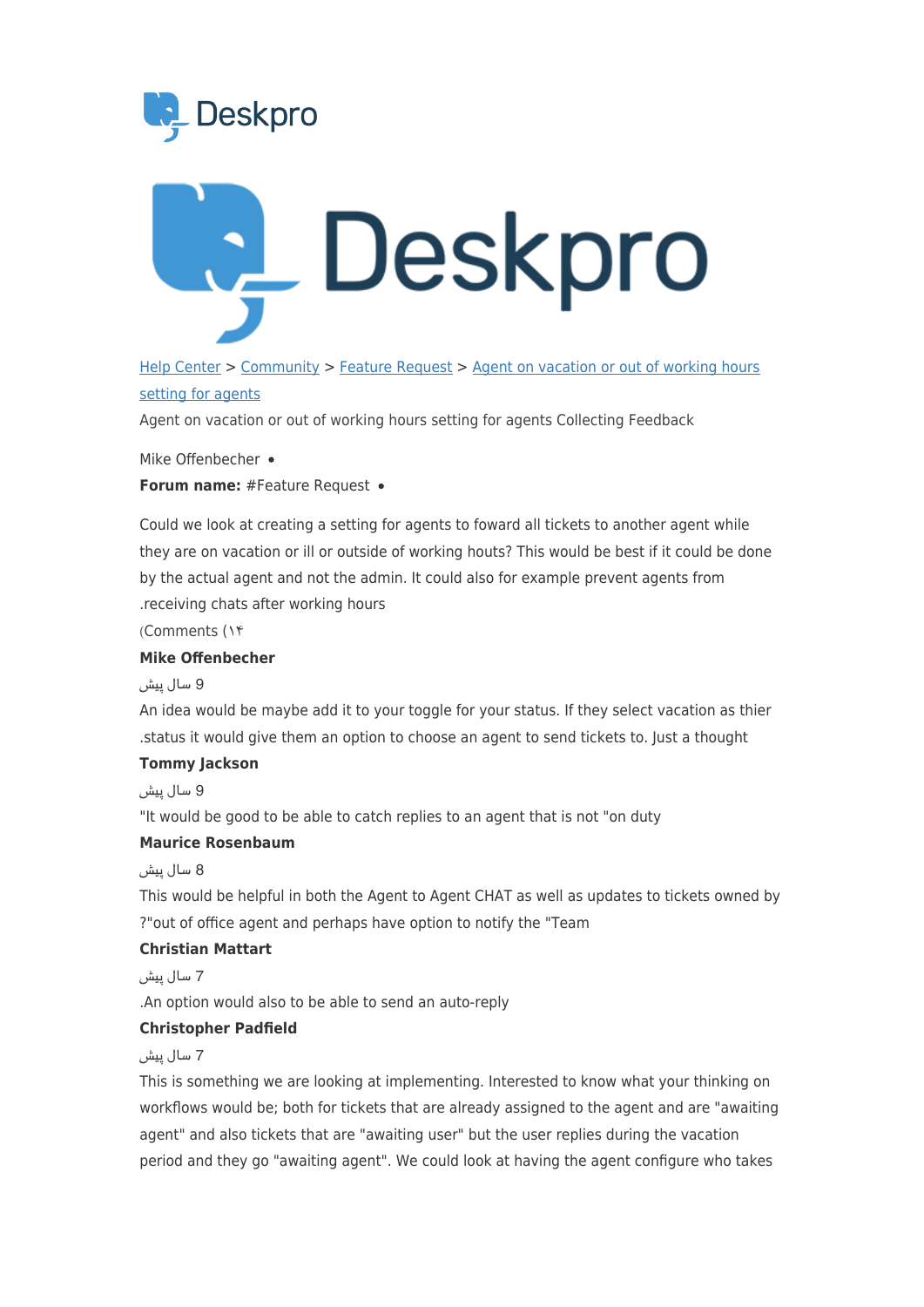their tickets in their absence and a trigger that assigns tickets to their backup when they are out of office - but interested in other workflow ideas

### **Mike Offenbecher**

### 7 سال پیش

For me personally. My vision of this feature is the following. An agent goes on vacation for a week and wants all his new tickets responded to by either an automated response stating he is on vacation and/or it adds another agent to the ticket to answer the ticket. Here is a couple of my thoughts.

- I think maybe the option to either allow full takeover of the ticket or adding the agent taking over the tickets as a follower would be a nice option for the agent going on vacation.

- Adding a comment next to agents name on all open tickets that he is on vacation.

- Maybe it should be up to the ticket submitter. Agent sets status to on vacation. He picks replacement agent who would receive tickets in his absence. Then when the user is filling out his ticket maybe before he submits it, it alerts him the agent for this department is on vacation. Then the user has two choices use replacement agent or wait for assigned agent to return.

. Those are a couple of my thoughts

## **Christopher Padfield**

## 7 سال پیش

Some useful ideas there. One of the challenges is working out how much control an individual agent has on what happens when they go on vacation as opposed to an admin controlled .global set of processes when an agent is on holiday.

### **Mike Offenbecher**

### 7 سال پیش

I dont think it makes sense to give control of all open tickets to the agent taking over for the agent on vacation. I think any new tickets should be assigned to both with the one taking over as the follower. I think agent permissions would still control this. The agent going on vacation would have plenty of time leading up to his vacation to clean up tickets or let users know he is going on vacation he could also at that time add any agent he feels could contribute to the ticket as a follower.

# **Christopher Padfield**

### 7 سال پیش

Yes, although this setting would typically be used in the event of sickness which is unexpected - so we need a way to handle tickets already assigned to the agent that are .awaiting agent

## **Mike Offenbecher**

### 7 سال پیش

I was ignoring the sickness part because its typically a day or two. I would agree that this would probably need to be handled on the admin side then. Unless you allow specific agents to take control of other agents. Kind of like when an agent is logged in they can log in as any